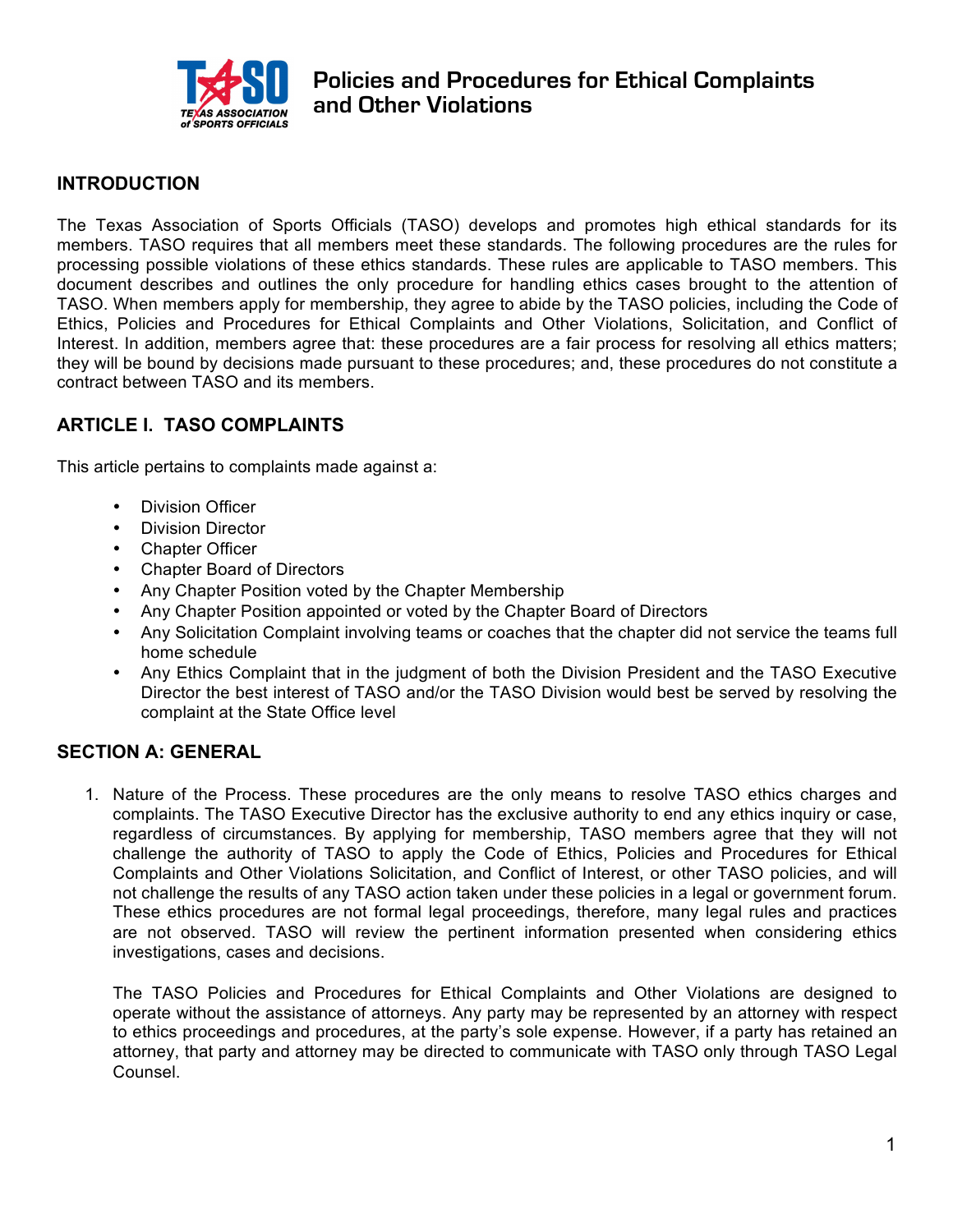

- 2. Participants. Ethics cases may be decided by the TASO Executive Director and Division President, a TASO Ethics Hearing Committee, the Division Board of Directors or the TASO Board of Directors. A TASO member who is the subject of an ethics charge or investigation will be, and is identified as, the respondent in these rules. The person(s) initiating an ethics complaint concerning a member will be, and is identified as, the complainant(s).
- 3. Complainants/Ethics Charge Statement. Any member, non member or, in appropriate cases, the TASO or TASO Division Board, may initiate an ethics case and act as a complainant. A complainant other than a TASO member must: contact the TASO Ethics Director and request an Ethics Complaint Statement form; complete the information requested on the Ethics Complaint Statement and then submit the completed Ethics Complaint Statement to the TASO Executive Director. Each Ethics Charge Statement must include a detailed written description of the factual allegations supporting the ethics charge(s).
- 4. Time Requirements. TASO will make every effort to follow the time requirements set forth in this document. However, TASO's failure to meet a time requirement will not prohibit the final resolution of any ethics matter. Complainants and respondents are required to comply with all time requirements specified in this document. Time extensions or postponements may be granted by the TASO Executive Director, or Division President, if a timely written request explains a reasonable cause.
- 5. Litigation/Other Proceedings. TASO may accept and resolve ethics complaints when civil, litigation or other proceedings related to the complaint have been, or are presently, before a court, or regulatory agency. TASO may also continue or delay ethics complaints in such cases.
- 6. Improper Disclosure/False or Misleading Responses. Any failure to disclose pertinent information or any misleading disclosure by a TASO member with respect to an ethics charge, criminal case, disciplinary proceeding, or similar matter concerning him/her may constitute an ethics violation, and may result in a separate Ethics Complaint.
- 7. Time Limitations Concerning Complaints. TASO will not consider Ethics Complaints that occurred greater than 180 days (a) prior to the filing of the Ethics Complaint, or (b) first knowledge of the alleged Ethics violation, whichever is later.
- 8. Confidentiality. In order to protect the privacy of the parties to an ethics case, all material prepared by or submitted to TASO will be confidential. An exception will be made if a release of information or documents is authorized by these rules. The identities of all members of the Ethics Hearing Committee and the Board Ethics Appeals Committee shall remain confidential, and will not be released without the specific authorization of each committee member.

Until an ethics case has been closed or finalized, all parties must maintain the confidentiality of all information related to the ethics case, including its existence, consistent with these rules. If any party discloses information related to the ethics case contrary to these rules, the TASO Executive Director, Division President, or Ethics Hearing Committee may terminate the ethics complaint if such disclosure is by the complainant; or may impose any sanction included within these rules if such disclosure is by the respondent.

9. Confidentiality of Certain Complainants or Witnesses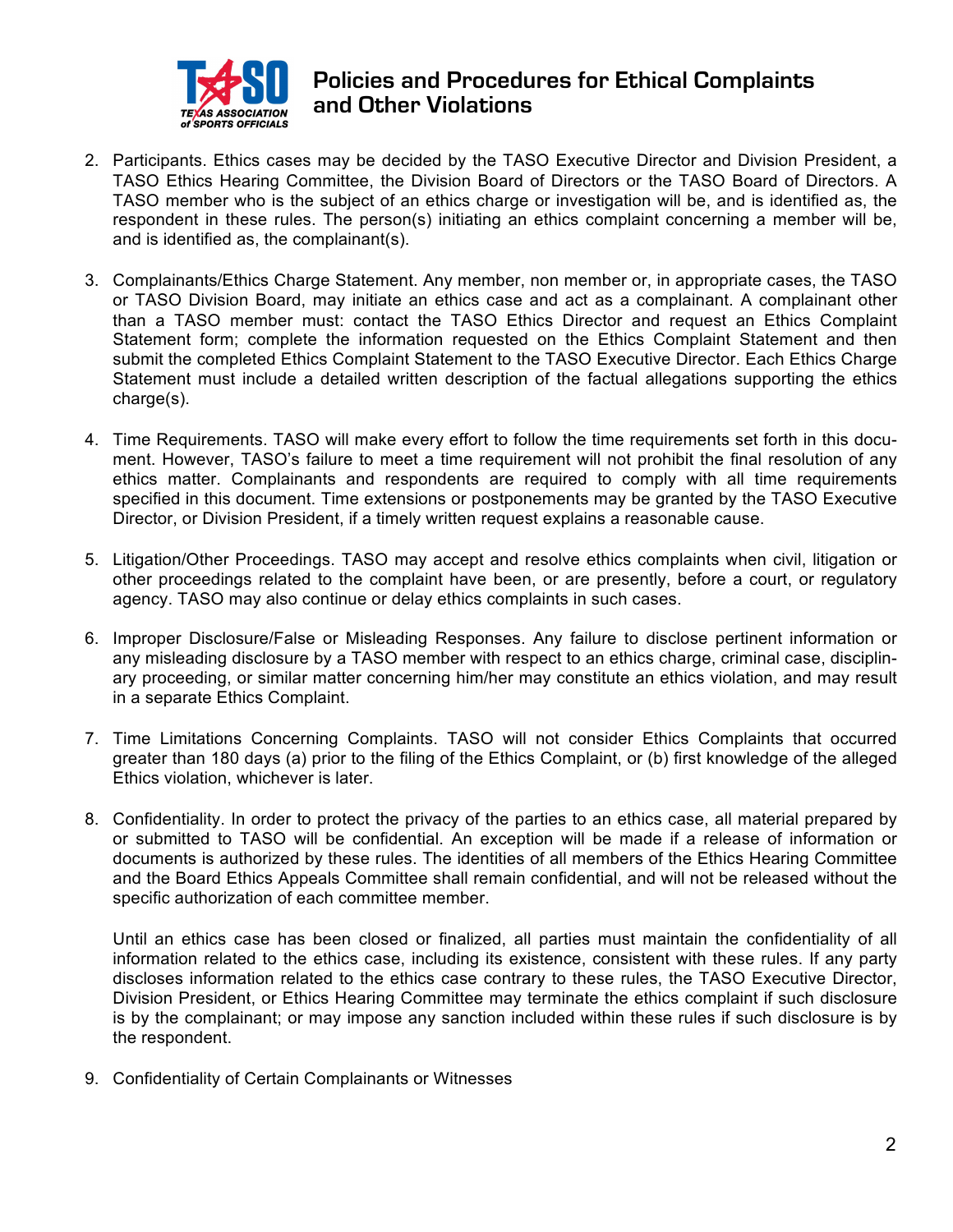

- a. The TASO, as well as Each Division and/or Chapter, shall determine and set out in its Bylaws, Policies or Operating Procedures the person or persons (President/Committee Chair/specific vote of board or committee) necessary to determine that in the best interest of the sport (not chapter or individual members), the identity of a complainant or witness should not be disclosed to a respondent or other persons provided the respondent shall be furnished with the full statement of such undisclosed person as used by the decision making body and the respondent shall be provided the opportunity to submit written questions to the decision making body for submission to the undisclosed person or persons. For TASO, the Executive Director makes this decision/
- b. The hearings person(s) responsible for making the decision as to confidentiality may alter or modify the questions submitted to clarify or to eliminate duplicate, argumentative, or irrelevant questions, as well as questions designed primarily to determine the identity of the undisclosed person before submission to the undisclosed person. The respondent shall be provided with copies of the questions as submitted and an opportunity to supplement. Questions that go to the heart of the respondent's defense may be reworded but not omitted. Questions may be added provided both questions and answers are made available to the respondent in a timely manner.
- c. The hearing body shall not consider the testimony or evidence of an undisclosed person who did not provide written responses to questions propounded to them under this section.
- 10. Failure to Cooperate. If any party refuses to fully cooperate or participate with TASO or its representatives, and it is determined that the lack of cooperation was without good cause, TASO may take the following actions: (a) the TASO Executive, Division President, Ethics Hearing Committee, and/or TASO or Division Board of Directors may terminate the ethics complaint of an uncooperative complainant; (b) if a respondent is uncooperative, the Ethics Officer, Ethics Hearing Committee, and/or Board Ethics Appeals Committee may impose any sanction included within these rules. No appeal of such TASO actions is permitted.
- 11.Resignation from TASO. Should a respondent attempt to relinquish TASO Membership during the course of any ethics inquiry or case, TASO reserves the right to continue the matter to a final resolution according to these rules.

#### **SECTION B: PROCESS**

- 1. Filing the Complaint: The complainant must complete an Ethics Complaint Statement (ECS) and return the completed form to the TASO Executive Director. The ECS may be found on the TASO web site or requested for the TASO office.
- 2. Acceptance/Rejection of Charges:

a. Charge Acceptance. The TASO Executive Director and Division President of the respondent will review each charge presented in an Ethics Complaint Statement submitted by a complainant and then determine if it will become the subject of a formal Ethics Complaint and Investigation. The following criteria will be considered to determine if a charge is accepted or rejected: (a) whether the respondent is TASO member (b) whether a proven charge would constitute a violation of the Code of Ethics or other TASO Policies; (c) whether the passage of time since the alleged violation requires that the complaint be rejected; (d) whether relevant, reliable information or proof concerning the charge is available; (e) whether the complainant is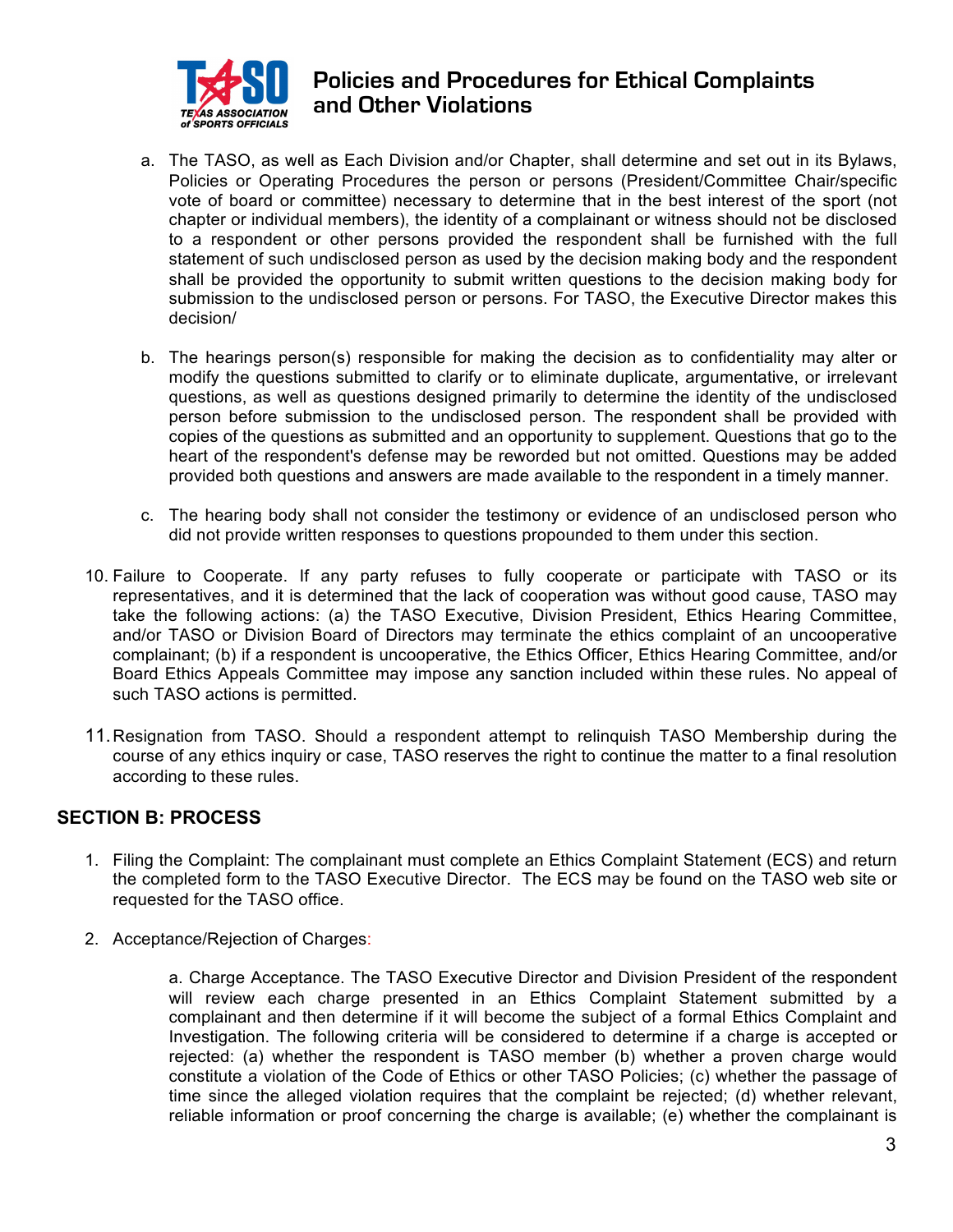

willing to provide proof or other information to TASO concerning the complaint; and, (f) whether the charge appears to be justified or insupportable, considering the proof available to TASO.

b. The TASO Executive Director and Division President will determine whether the charge(s) and available proof support a formal Ethics Complaint, and upon such determination, will issue a formal Ethics Complaint and Investigation Notice.

c. Charge Rejection. If BOTH THE TASO Executive Director and Division President determine that an allegation should not become the subject of a formal Ethics Complaint, they will reject the charge(s). The TASO Executive Director will notify the complainant and respondent of the rejection in writing, including the reason(s) for the rejection.

3. Appeal of Charge Rejection Determination. Within thirty (30) days of the mailing date of a charge rejection letter, the complainant may appeal to the Division Board. In order to have the Division Board reconsider the rejection, a complainant must state in writing the following: (a) the procedural errors possibly made by the Executive Director and Division President with respect to the charge rejection, if any; (b) the specific provisions of the Code of Ethics or other TASO Policy believed violated; and, (c) the specific information believed to support the acceptance of the charge(s).

The Division Board will consider and decide any charge rejection appeal at the next scheduled board meeting, and such decision cannot be appealed.

- 4. The Investigation:
	- a. Ethics Complaint and Investigation Notices. After an ethics charge is accepted, the Executive Director will issue a formal Ethics Complaint and Investigation Notice identifying each Code of Ethics violation alleged and the supporting factual basis for each complaint. This notice will be delivered to the respondent, at the last known address(es) by regular mail and other verifiable delivery service, return receipt requested.
	- b. The TASO Executive Director may request all concerned parties to provide written statements concerning the ethics charge. If after reviewing the statements with the Division President, a determination may be made. If the Executive and Division President conclude that an investigator should be utilized he/she will assign the complaint to a TASO Investigator. The assigned investigator shall have no prior knowledge of the complaint, shall not be a member of the complaints or respondents chapter or have a personal relationship with either complaint, respondent or a potential witness.
	- c. The investigator will first contact the complainant and identify his/her self as the investigator, confirm the facts contained in the ECS, identify any potential witnesses or anyone else that may have direct knowledge of the complaint.
	- d. The investigator will then contact the respondent and obtain a statement concerning the complaints outlined in the ECS and identify any potential witness or anyone else that may have direct knowledge of the complaint.
	- e. The investigator will then contact and obtain a statement from each witness or person with direct knowledge previously identified.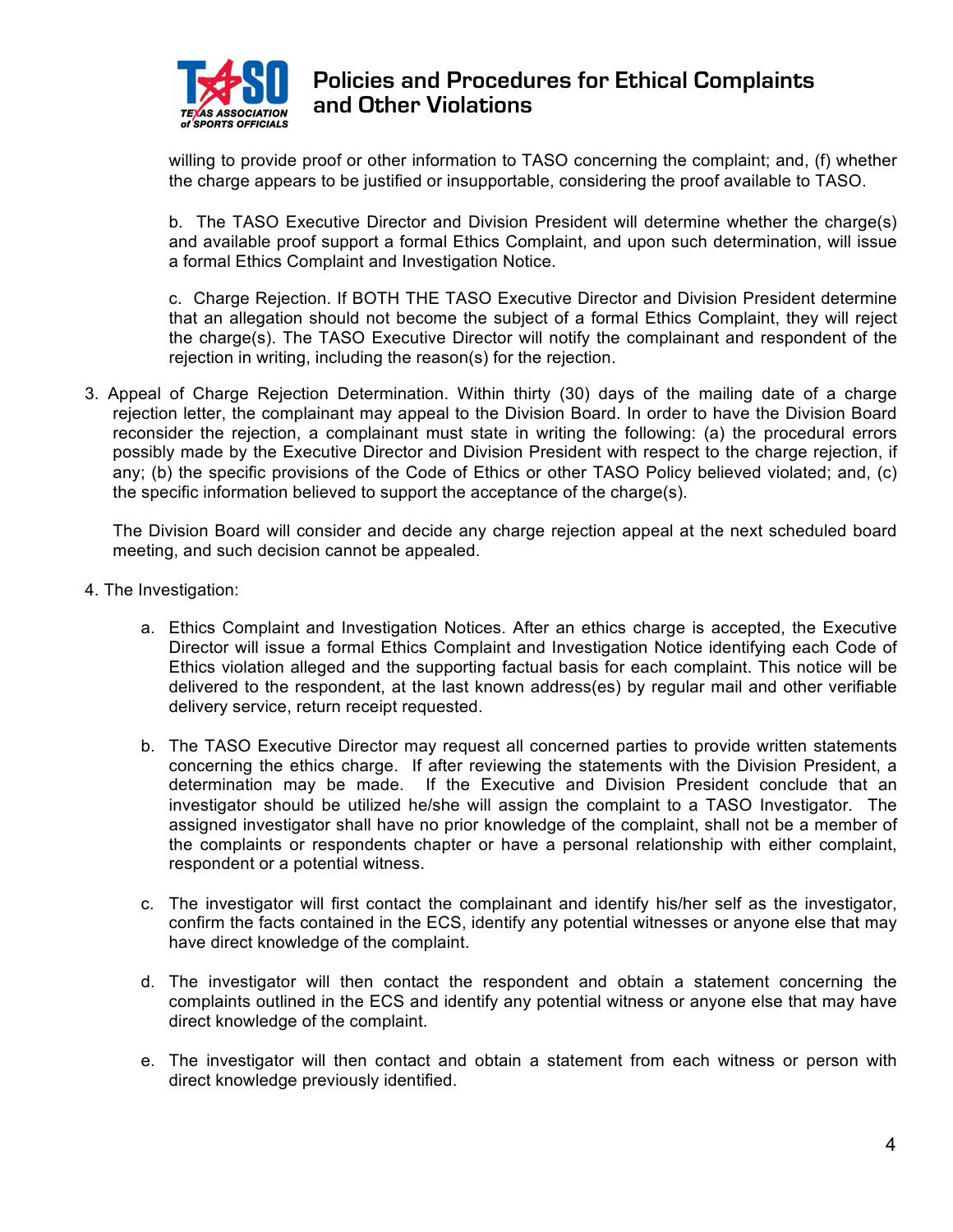

- f. The contacts outlined in c., d. and e. above may be by phone, e-mail, personal interview or any combination. The investigator must get prior approval from the TASO Executive Director before incurring any expenses. All approved expenses will be reimbursed to the investigator upon submission of a TASO Expense Report with proper documentation.
- g. After obtaining statements from all parties concerned, the investigator will prepare a written report that contains:
	- i. A Summary of the complaint
	- ii. A summary of the statements from the respondent and each witness
	- iii. Copies of the statements from the respondent and each witness
	- iv. A conclusion based on the facts as presented
- 5. Range of Disciplinary Action

a. Penalties may range from private reprimand to expulsion, and may include fine, probation, suspension, reduction of any classification, or any combination of the above deemed appropriate by the decision making body.

6. Resolution

a. The Executive Director and Division President will review the investigators report and provide a copy to both the complainant and respondent. Each will have two weeks to respond back to the Executive Director and Division President to address any disagreements they may have with the report. All communication will be to the Executive Director and Division President and there shall be no communication to the investigator. The complainant and respondent shall not disclose any information contained in the investigators report to any other party.

b. After receiving any responses from the complainant and respondent the Executive Director and Division President shall determine any and all disciplinary action and advise the respondent in writing. This notice will be delivered to the respondent, at the last known address(es) by regular mail and other verifiable delivery service, return receipt requested.

- 7. Acceptance/Rejection of Disciplinary Action
	- a. The respondent will have 14 days from the date disciplinary action notice was mailed to advise the Executive Director in writing of acceptance or rejection of the proposed disciplinary action.
	- b. If respondent accepts the proposed disciplinary action then the punishment is enacted and the matter is deemed closed.
	- c. The respondent may reject the proposed disciplinary action and have the case determined by the Division Board.
- 8. Division Board Hearing
	- a. The Division President will schedule the Hearing either at the next meeting of the Board, or may conduct the hearing via conference call.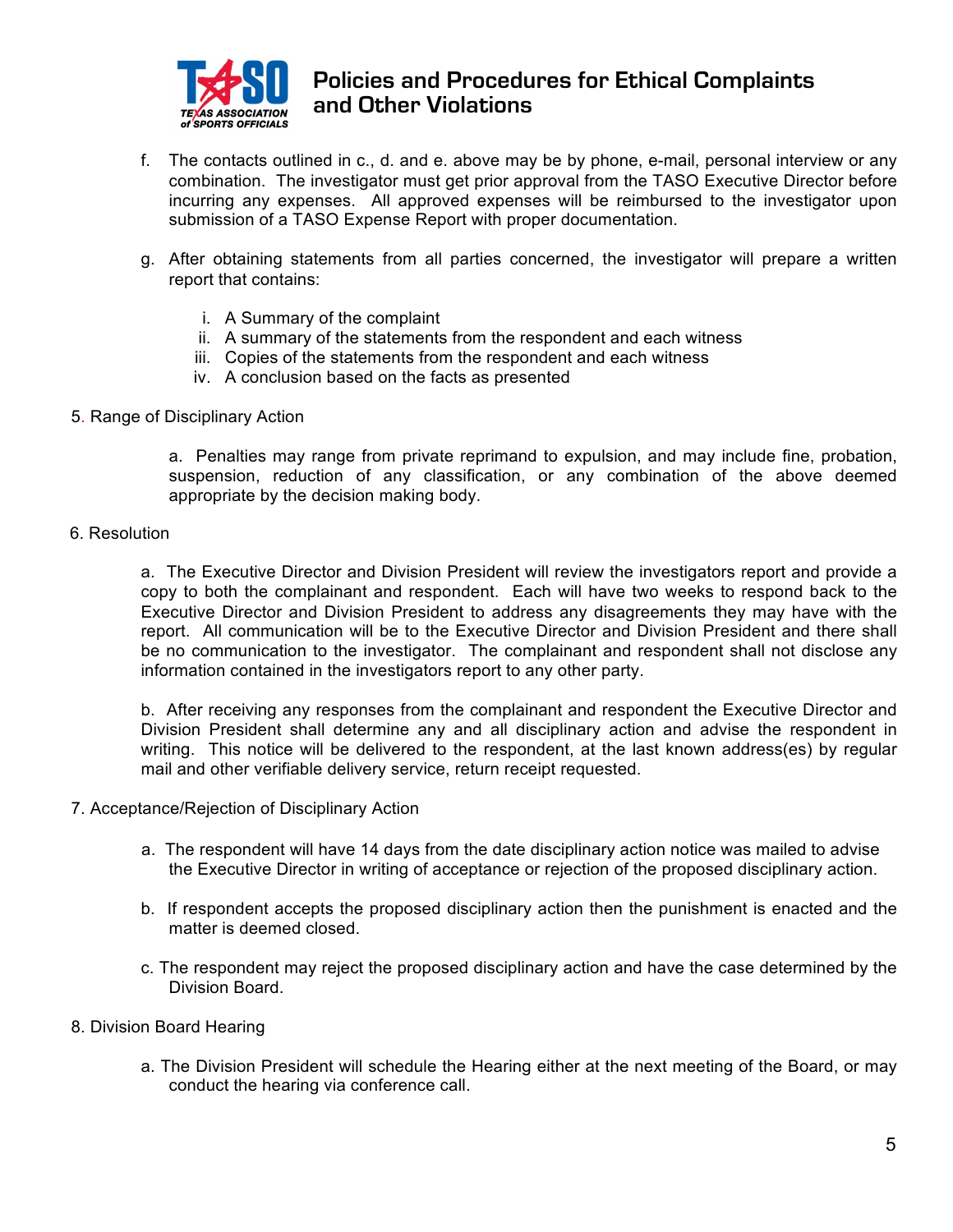

- b. The Executive Director will provide the Division Board a copy of the investigators report and the proposed disciplinary action recommended by the Executive Director and the Division President.
- c. The respondent and complainant will have the opportunity to address the Division Board regardless if the meeting is held in person or conference call. If either party is not available at the hearing scheduled time, they may send a statement to the Executive Director who will distribute it to the Board.
- d. The Division Board may accept the action recommended by the Executive Director and Division President or may revise the action in any manner they deem necessary.
- e. The Executive Director will notify both the respondent and complainant of the Division Board's decision to be delivered at the last known address(es) by regular mail and other verifiable delivery service, return receipt requested.
- 9. Acceptance/Rejection of Board Disciplinary Action
	- a. The respondent will have 14 days from the date disciplinary action notice was mailed to advise the Executive Director in writing of acceptance or rejection of the Division Board's disciplinary action.
	- b. If respondent accepts the proposed disciplinary action then the punishment is enacted and the matter is deemed closed.
	- c, The respondent may reject the proposed disciplinary action and have the case determined by the TASO Board.
- 10. TASO Board Hearing
	- a. The TASO Board Chairman will schedule the Hearing either at the next meeting of the Board, or may conduct the hearing via conference call.
	- b. The Executive Director will provide the TASO Board a copy of the investigators report and the proposed disciplinary action recommended by the Division Board.
	- c. The respondent and complainant will have the opportunity to address the TASO Board regardless if the meeting is held in person or conference call. If either party is not available at the hearing scheduled time, they may send a statement to the Executive Director who will distribute it to the TASO Board.
	- d. The TASO Board may accept the action recommended by the Executive Director and Division President or may revise the action in any manner them deem necessary.
	- e. The Executive Director will notify both the respondent and complainant of the Division Board's decision to be delivered at the last known address(es) by regular mail and other verifiable delivery service, return receipt requested.
	- f. The decision of the TASO Board is final and there is not further appeal.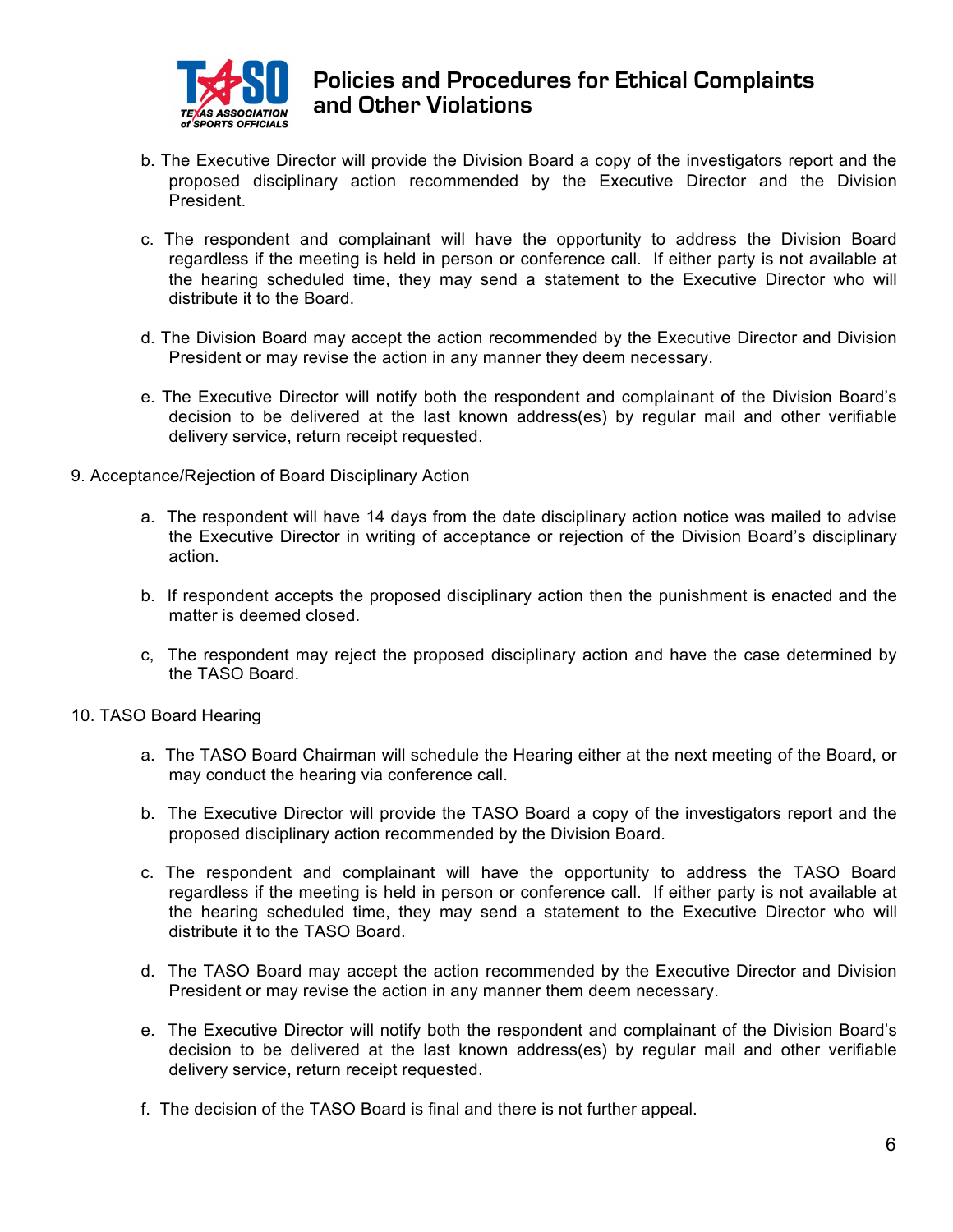

11. Attorneys' Fees. If any litigation is initiated by the Respondent against another party relating to these Policies and Procedures, the subject matter hereof, or any resulting disciplinary action, the prevailing party in such litigation shall be entitled to recover, in addition to all damages allowed by law and other relief, all court costs and reasonable attorneys' fees incurred in connection therewith.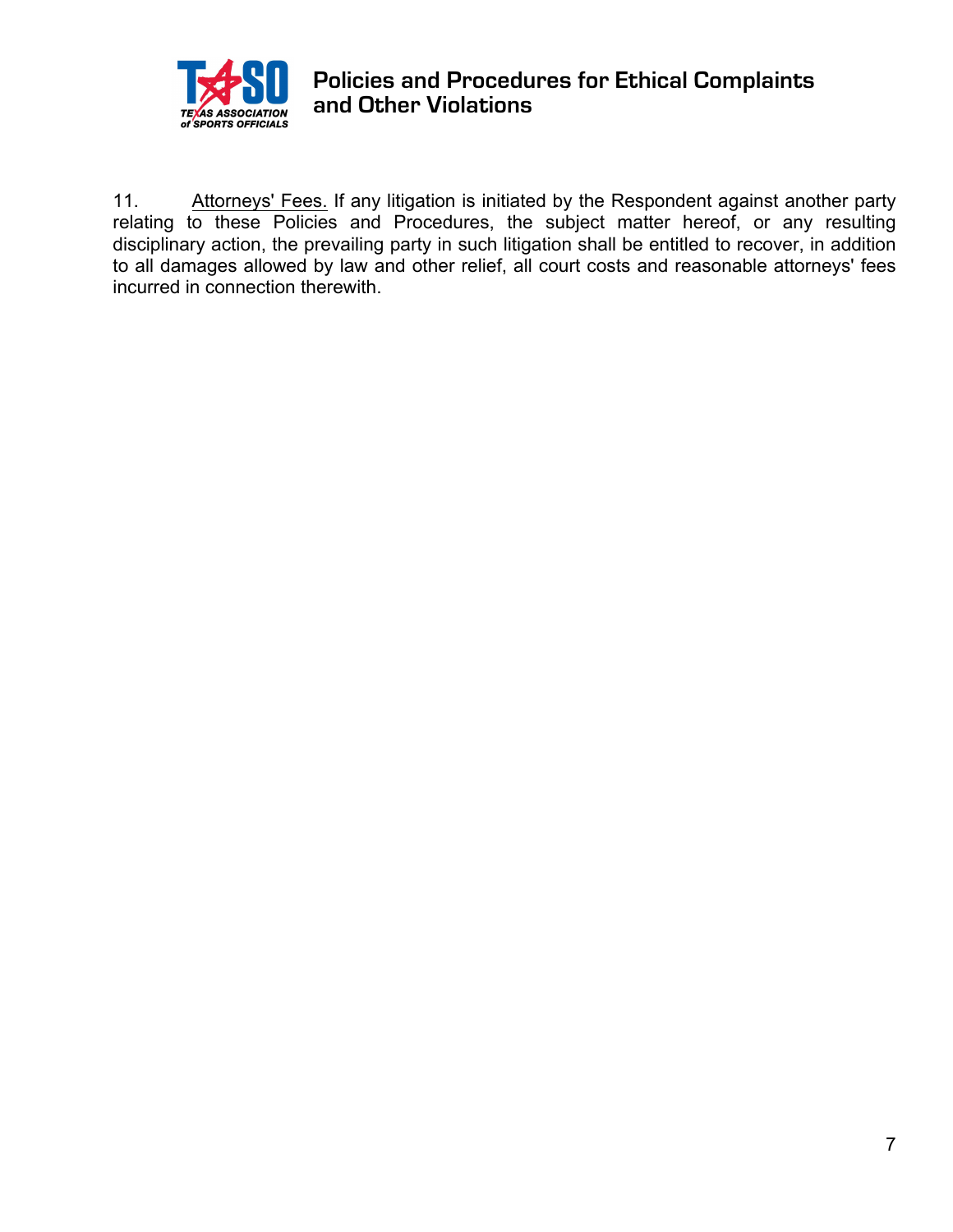

### **ARTICLE II CHAPTER LEVEL COMPLAINTS**

#### **SECTION A: GENERAL**

- 1. Complaints involving chapter members shall be resolved by one of the following methods:
	- a. By any reasonable manner set forth in the Chapter Bylaws if the matter is reconciled with no sanctions to an individual;
	- b. By a due process hearing which includes timely notice, an opportunity to appear before the decision making authority, to present witnesses in their behalf, to controvert information adverse to their interests, and to cross examine witnesses providing information against them, if there is a possibility of chapter sanctions against any individual.
- 2. The initial decision making body may be one of the following:
	- a. The Chapter Board of Directors;
	- b. A subcommittee of board members;
	- c. A committee of chapter members.
- 3. Chapter Bylaws must contain procedures for selecting a subcommittee of board members, or a committee of chapter members (each hereinafter called committee), and for determining the number of persons to sit on same.
- 4. Chapter options:
	- a. The Chapter may reserve all disciplinary or ethics matters for determination by the full Board of Directors;
	- b. Committee powers may be limited to investigation with a report to the full Board of Directors.
	- c. The Chapter may delegate decision making authority to a committee.
	- d. The Chapter may require the first level of appeal of a committee decisions be to the full Chapter Board of Directors or directly to the Division level.
	- e. The Chapter Board may chose to make the decision of the committee final as to disposition within the Chapter, or the Chapter may make the committee decision appealable to the full Chapter Board of Directors.
	- f. There shall be no more than one committee within any one Chapter with ethics responsibility.
- 5. Notice means written notice, mailed "Certified Mail Return Receipt Requested" to the respondent at the most recent address furnished to the Chapter Secretary, e-mailed to the most recent e-mail address furnished to the Chapter Secretary, or hand delivered to the respondent that shall contain the following:
	- a. Date or dates of alleged infraction(s);
	- b. Description of alleged infraction(s);
	- c. Name of person initiating action unless determined to be confidential in accordance with following rules governing same;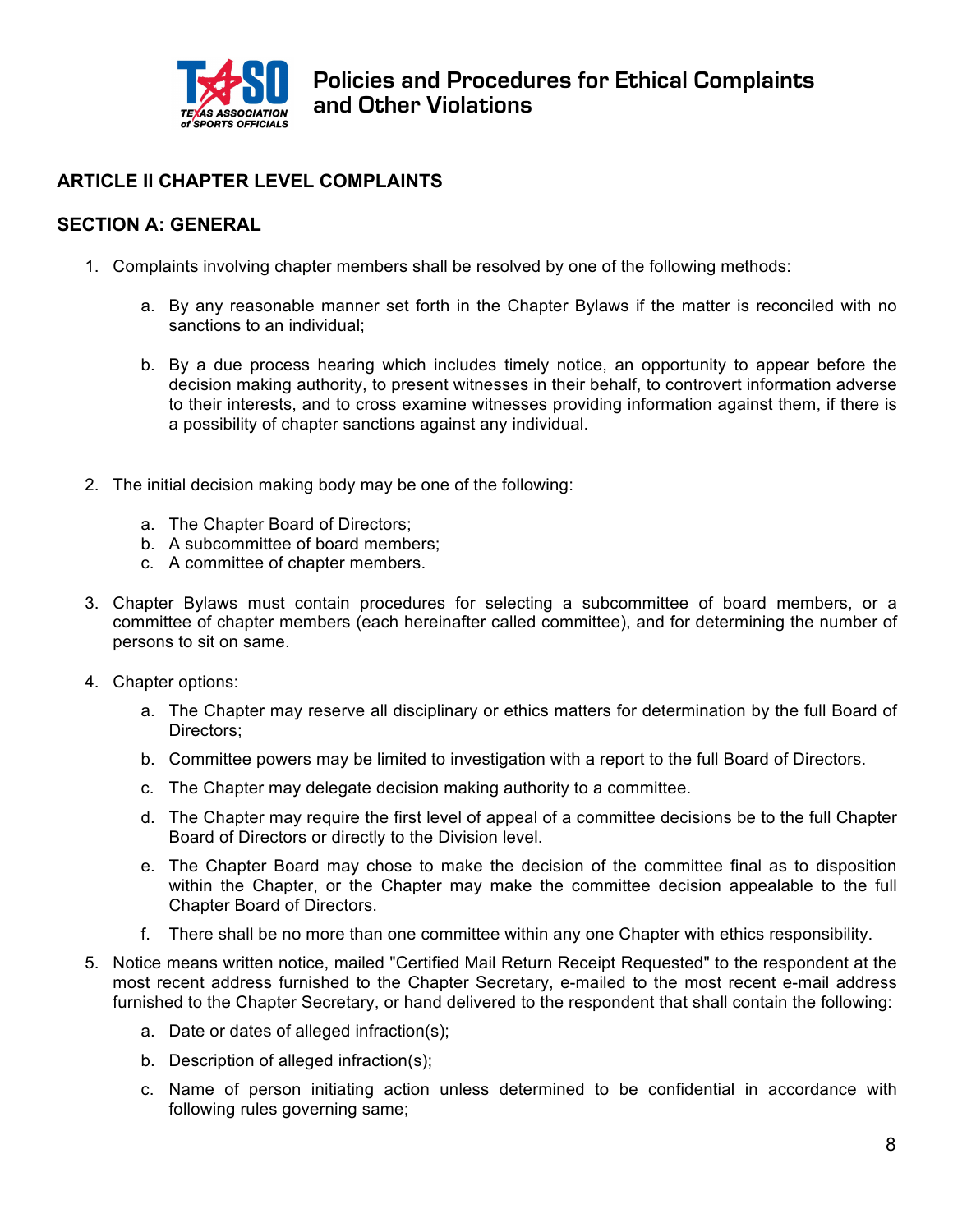

- d. Identification of provision of constitution, bylaws, or rules involved;
- e. The day, time and location of the hearing;
- f. The range of action that may be taken as a result of the proceedings;
- g. In the absence of good cause shown, that failure to attend the hearing will terminate the respondent's rights to appeal any discretionary decision of the committee.
- 6. A respondent shall be given not less than 5 days notice of any chapter hearing which might result in action adversely affecting the respondent.
- 7. Notice by "Certified Mail Return Receipt Requested" shall be presumed to be received by a respondent 5 days after deposit in the U. S. Mail, postage prepaid and addressed to the respondent's address contained in the official roster book of the chapter or Division. Notice by e-mail shall be presumed to be received by a respondent after 2 days sent and addressed to the respondent's e-mail address contained in the official roster book of the chapter or Division.
- 8. At any stage during which new testimony or evidence is to be presented to a decision making body, the respondent shall be afforded a reasonable opportunity to be present during all proceedings involving evidence or testimony, the right to have another person represent them or to be represented by legal counsel, the right to a full disclosure of all evidence presented to the decision making body, or to a member of the decision making body, the opportunity to controvert all evidence against them, the opportunity to present witnesses in their behalf, and the right to cross examine all adverse witnesses, subject to limitations necessary to protect the confidentiality of a complainant or witness to be set out below. These Hearings may be in a face-to-face meeting, video conference or teleconference.
- 9. Persons who initiate an ethics inquiry shall be afforded a reasonable opportunity to be present during all proceedings involving evidence or testimony, the right to have another person represent them or to be represented by legal counsel, the right to a full disclosure of all evidence presented to the decision making body, or to a member of the decision making body, the opportunity to present witnesses in their behalf and the right to cross examine all respondent's witnesses, subject to limitations necessary to protect the confidentiality of a complainant or witness to be set out below.
- 10. The hearing should be conducted generally in accordance with Robert's Rules of Order, Newly Revised. However, bearing in mind the requirement of a basic sense of fairness, the chair may conduct the meeting in any way that results in a fair and orderly proceeding.
- 11. Rules of Civil or Criminal Courts do not apply and hearsay evidence, affidavits, parole, and other forms of evidence not normally admissible in courtrooms may be admissible, provided disclosure is made to the respondent who shall have a reasonable opportunity to controvert such evidence.
- 12. The presiding officer is responsible for insuring an accurate record is made of all hearings and that such record is available to all parties so long as an appeal is permissible under these guidelines. Failure to make and maintain an adequate record may be grounds for dismissal of a matter and/or the initiation of a separate ethics procedure against the person who failed to maintain accurate records.
- 13. Any person displaying disruptive conduct, including legal counsel, may be barred from the proceeding.
- 14. Confidentiality of Certain Complainants or Witnesses
	- a. TASO, as well as each Division and/or Chapter shall determine and set out in its Bylaws the person or persons (President/Committee Chair/specific vote of board or committee) necessary to determine that in the best interest of the sport (not chapter or individual members), the identity of a complainant or witness should not be disclosed to a respondent or other persons provided the respondent shall be furnished with the full statement of such undisclosed person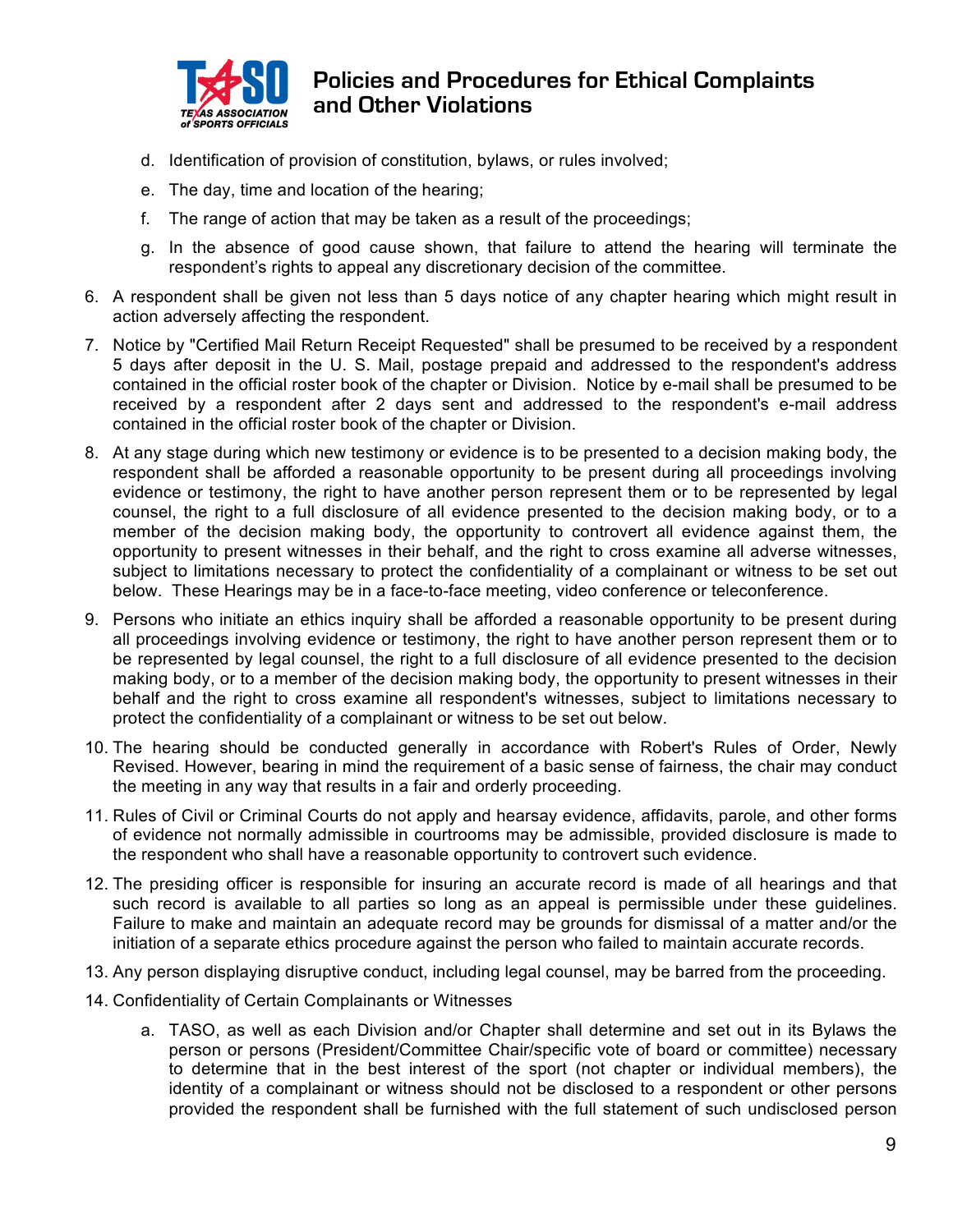

as used by the decision making body and the respondent shall be provided the opportunity to submit written questions to the decision making body for submission to the undisclosed person or persons.

- b. The hearings person(s) responsible for making the decision as to confidentiality may alter or modify the questions submitted to clarify or to eliminate duplicate, argumentative, or irrelevant questions, as well as questions designed primarily to determine the identity of the undisclosed person before submission to the undisclosed person. The respondent shall be provided with copies of the questions as submitted and an opportunity to supplement. Questions that go to the heart of the respondent's defense may be reworded but not omitted. Questions may be added provided both questions and answers are made available to the respondent in a timely manner.
- c. The hearing body shall not consider the testimony or evidence of an undisclosed person who did not provide written responses to questions propounded to them under this section.

#### 15. Time Limits

- a. In the absence of a specific request from the Division board, the TASO, the University Interscholastic League (UIL) or the Texas Association of Private and Parochial Schools (TAPPS), a chapter may not discipline a respondent for an event that occurred more than one year to the initiation of the request.
- b. In the absence of good cause shown, a Division or Chapter should complete its investigation and hearing process within 180 days of the occurrence of the event or within 90 days of the disclosure of the event on which the charge was made, whichever is later. Good cause shown would include delays requested by the respondent or necessitated by verified illness sufficient to prohibit participation by necessary persons. However, due to the fact that TASO uses volunteer members as investigators and hearing committees, exceeding this time limit shall not be used to terminate the process.
- c. At the chapter level, a respondent shall have 30 days within which to perfect an appeal to the next highest level, of a decision resulting in action detrimental to the respondent.

#### 16. Chapter Appeals

- a. Final Chapter level action may be appealed to the Division. The respondent shall have 30 days to make the appeal. The appeal shall be made in writing to the District Director and the Division President.
- b. The respondent's District director shall review all appeals to the Division for compliance with these procedures and to insure basic fairness to all parties and within 10 days shall either return the appeal to the Chapter with a written explanation of the procedures the Chapter failed to follow or forward the appeal to the appropriate Division Board.
- c. If the District Director finds errors in the Chapter process, the Chapter should take such curative action as recommended by the District Director within 30 days or the matter shall be terminated in favor of the respondent.
- d. The appropriate TASO body shall set the matter for hearing not less than 30 days nor more than 90 days after receiving notice of the appeal from the respondent.
- e. The Chapter shall provide copies of all records including proposed disciplinary action to the District Director within 10 days of being notified of the appeal.